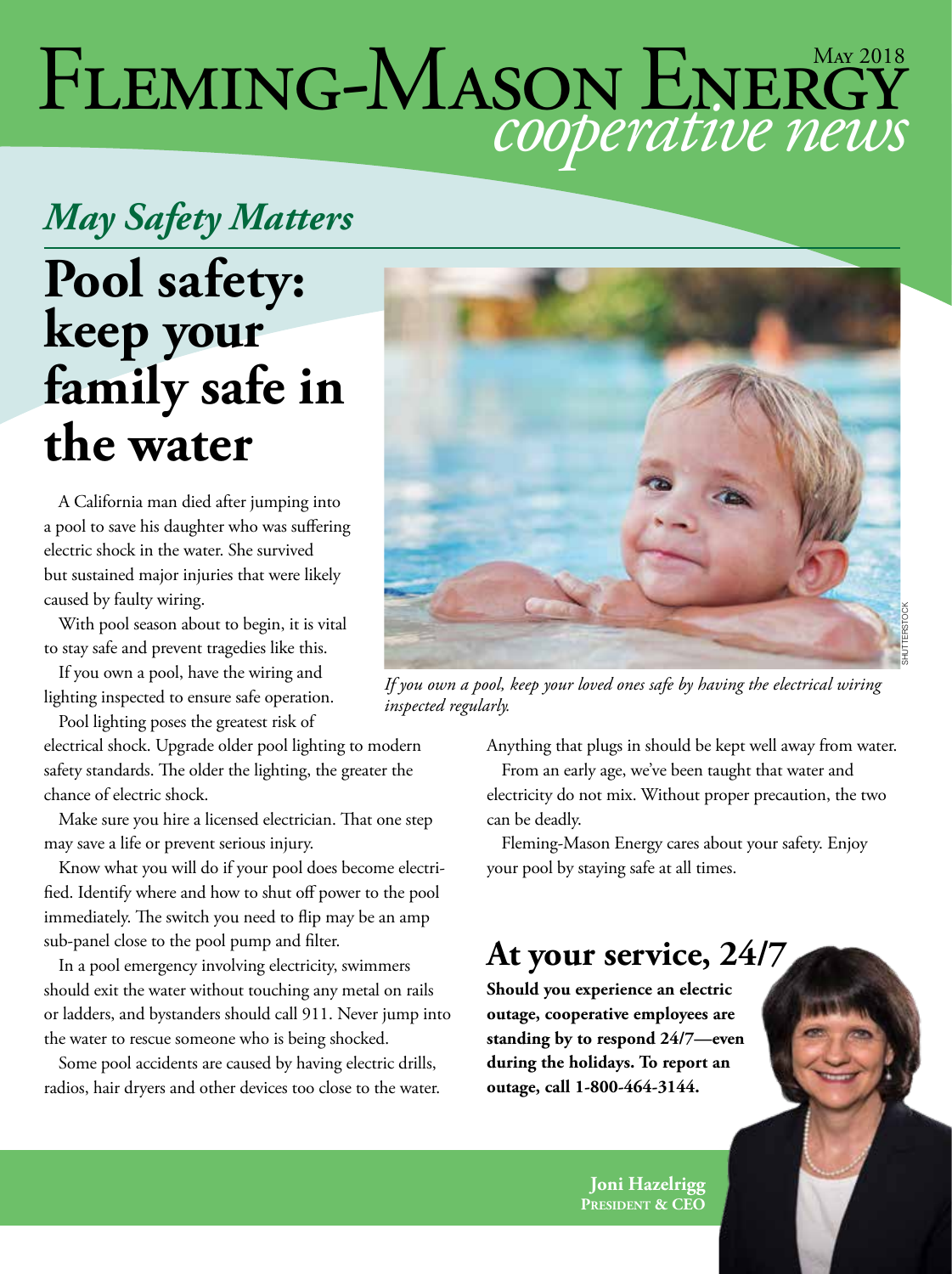Fleming-Mason Energy

A Touchstone Energy<sup>®</sup> Cooperative A

Contact us: In Fleming County: (606) 845.2661

Other Counties: (800) 464.3144

Hours: 7:30 A.M. – 4:30 P.M.

Editor Lori Ulrich

President & CEO Joni Hazelrigg

Board of Directors

Lonnie Vice CHAIRMAN

J.E. Smith Jr. VICE CHAIRMAN

Dina Gooding Secretary treasurer

Other Directors Timothy S. Eldridge Rick Hord John M. Roe Tom Saunders

> **Attorney** Marvin Suit

Follow us on:



## **Safety after a storm**

When a storm has passed, learn the safety precautions to take once it's gone.

After a storm, many think the danger left with the high winds, heavy rain and lightning strikes; but sometimes danger can come during the storm recovery period. Keep your distance from downed power



lines, and follow these safety tips for cleaning up after a storm:

**Near proper safety material:** As you are cleaning up, make sure you are wearing proper protection to prevent injury. Work gloves, safety glasses, heavy-duty work shirt with long sleeves, work pants and steel-toe work boots are a good idea if you are working on clearing large amounts of broken, splintered or sharp debris.

**Example 3 Stay away from power lines:** Always assume a downed power line is live. Downed power lines pose a particularly dangerous threat in areas where there are lots of people trying to clear fallen trees and branches from roads and lawns. Let the professionals handle this job. It's not worth the risk. If you see a downed power line that is sparking or on fire, call your local power company immediately.

**n Use flashlights, not candles:** When checking for damage to a home, never use matches, candles, lighters or kerosene lanterns as a light source. Igniting a flame while near damaged gas lines can cause an explosion.

n **Stay away from damaged buildings or structures:** If a building has been subjected to rushing flood waters or has been submerged under water, it may not be structurally safe. It's best to stay away from these types of structures until professionals can assess the extent of the damage.

 $\blacksquare$  Never operate gasoline-powered equipment indoors or a partial**ly-enclosed area:** Gas engines emit carbon monoxide—an odorless, colorless and poisonous gas you should never breathe. Do not operate within 15 feet of openings such as windows, doors or vents.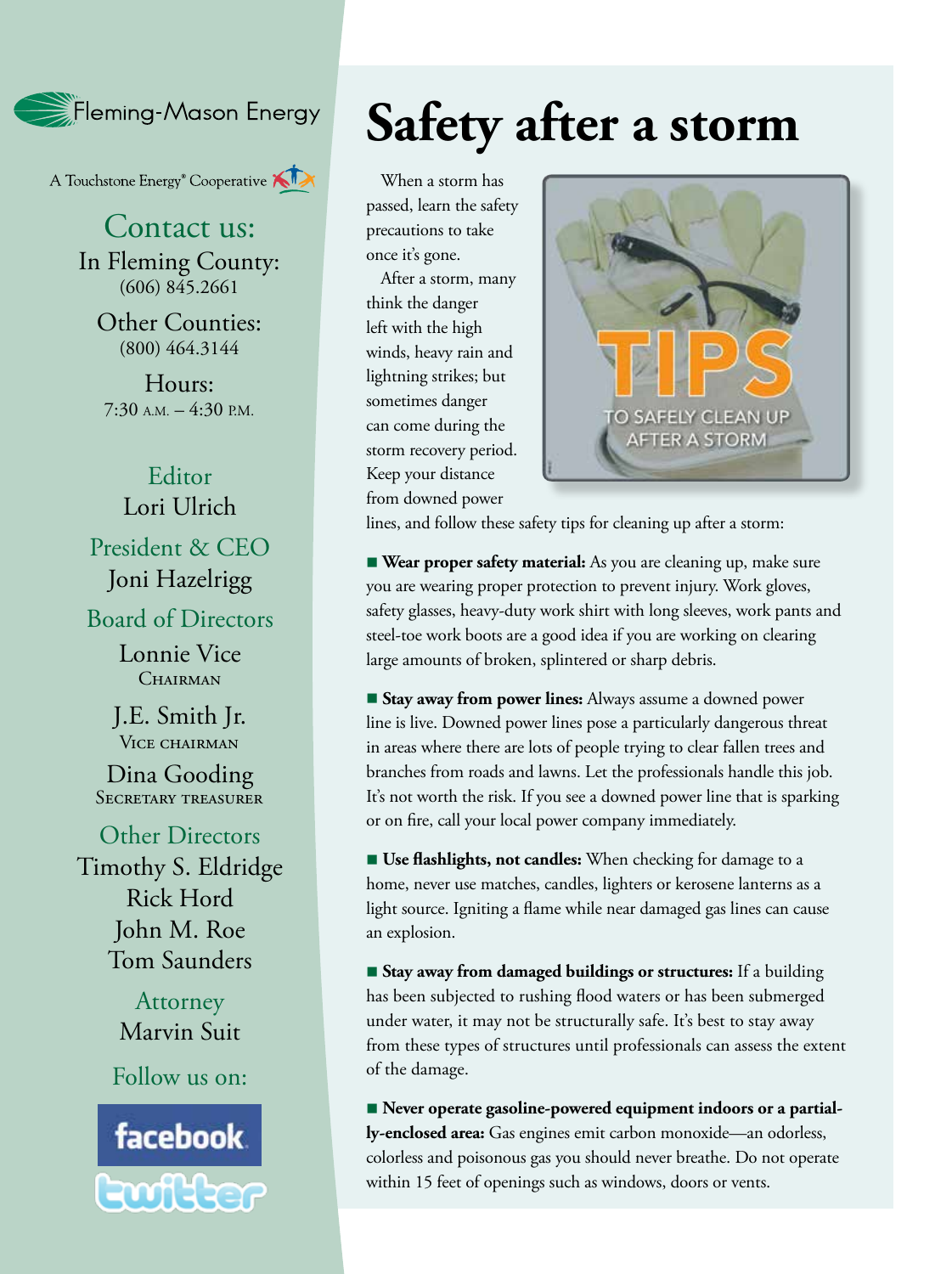### **Fleming-Mason takes students on Frankfort Youth Tour**

Eight area high school students were recently selected by Fleming-Mason Energy as semifinalists for the Washington D.C. Rural Electric Youth Tour. The eight juniors from Bath, Fleming and Lewis counties, toured Frankfort on March 27. Among the sites visited were the Governor's Mansion, Kentucky State Capitol, Thomas D. Clark Center for Kentucky History and the Kentucky Vietnam Veterans Memorial. The group also had the chance to listen to presentations from Secretary of the Kentucky Labor Cabinet Derrick Ramsey and Kentucky House Majority Floor Leader Jonathan Shell.

Four finalists will represent Fleming-Mason Energy on an all-expense-paid trip to Washington, D.C., June 8-15,

2018. These students will travel with other Kentucky co-op sponsored youth and co-op employed chaperones to see our nation's capital and other sites such as Monticello, Capitol Hill, Smithsonian Institution, Arlington National Cemetery, Washington Cathedral, National Holocaust Museum, Library of Congress, U.S. Capitol Building and the White House.



*Back row from left, Jake Porter, Gabby Thayer, Maddy Flannigan and Rachel Henderson; front row, Hannah Fyffe, Mollee Flannigan, Evangelina Clark and Payton Moore, toured Frankfort sites in March as part of the Frankfort Youth Tour. Photo: Tim Webb*



#### **Anniversary celebration**

Fleming-Mason Energy recently celebrated 80 years of serving our members. To mark our "Oak" anniversary, we gave out seedlings to members beginning March 12, 2018. We gave away 800 seedlings during that week! Members were provided information on the proper placement of trees in relation to utility lines. In addition, information was available on the Call Before You Dig initiative. Thank you to all of our members who stopped by to pick up their seedling. And a special thank you to the Kentucky Division of Forestry for their help. Pictured are Right of Way Supervisor Jackie Pollitt and Fleming-Mason Energy employee Sierra Blevins.